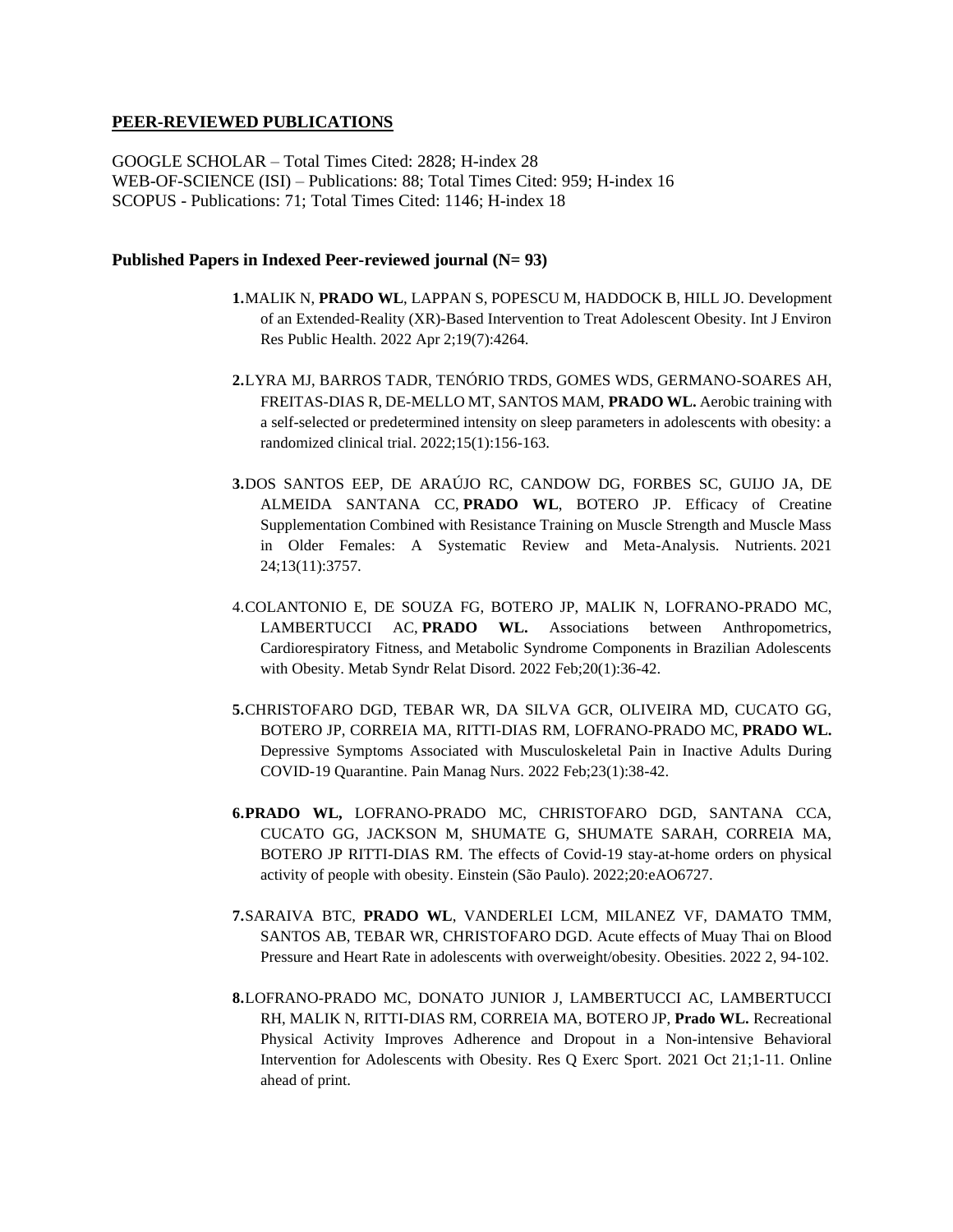- **9.**COSENTINO, RG; CHURRILA, JR; JOSEPHSON S; MOLLE-RIOS Z; HOSSAIN J; **PRADO WL;** BALAGOPAL B. Branched chain amino acid-inflammation relationship in youth with obesity: A randomizedcontrolled intervention study. The Journal of Clinical Endocrinology& Metabolism, 2021. 21;106(11):3129-3139.
- 10. LAMBERTUCCI, A.C.; LOFRANO-PRADO, M.C.; LAMBERTUCCI, R.H.; BOTERO, J.P; DAMASO, AR; **PRADO, W.L**. EFFECT OF BEHAVIORAL COUNSELING THERAPY WITH OR WITHOUT PHYSICAL ACTIVITY ON INFLAMMATORY MARKERS IN ADOLESCENTS WITH OBESITY: A RANDOMIZED CLINICAL TRIAL. Sport Sciences for Health, 2021.
- 11. BARROS TAR, **PRADO WL**, TENÓRIO TR, RITTI-DIAS RM, GERMANO-SOARES AH, BALAGOPAL PB (BABU), HILL JO, FREITA-DIAS R. Cardiovascular effects of aerobic exercise with self-selected or pre-determined intensity in adolescents with obesity. Pediatric Exercise Science, May 19:1-7; 2021.
- 12. BRANDAO-RANGEL MAR; OLIVEIRA-JUNIOR RMF; OLIVEIRA-JUNIOR MC; SANTOS-DIAS, A; BACHI ALL; **PRADO WL**; RAJU RP; BALAGOPAL B; VIEIRA RP. Pulmonary Function Changes in Older Adults with and without Metabolic Syndrome. Scientific Reports; Aug 30;11(1);17337; 2021.
- 13. CHRISTOFARO DGD, WERNECK, AO; DINIZ TA; TEBAR WR; LOFRANO-PRADO MC; BOTERO JP; CUCATO GG; MALIK, N; CORREIA MA, RITTI-DIAS RM, **PRADO WL.** Physical Activity Is Associated with Improved Eating Habits During the COVID-19 Pandemic. Front Psychol, Apr 12;12:664568; 2021.
- 14. TEBAR WR, CHRISTOFARO DGD, DINIZ TA, LOFRANO-PRADO MC, BOTERO JP, CORREIA MA, CUCATO GG, RITTI-DIAS RM, **PRADO WL**. Increased Screen Time Is Associated With Alcohol Desire and Sweetened Foods Consumption During the COVID-19 Pandemic. Front Nutr., Mar 24;8:630586; 2021.
- 15. FARAH, B.Q.; **PRADO, W.L.**; MALIK, N.; LOFRANO-PRADO, M.C.; MELO, P.; BOTERO, J.P; CUCATO, G.; CORREIA, M.A.; RITTI-DIAS, R.M. Barriers to physical activity during the covid-19 pandemic in adults: a cross-sectional study. Sport Sciences for Health, Mar 27:1-7; 2021.
- 16. BOTERO, J.P; FARAH, B.Q.; CORREIA, M.A.; LOFRANO-PRADO, M.C.; CUCATO, G.G.; SHUMATE, G.; RITTI-DIAS, R.M.; **PRADO, W.L**. Impact of the COVID-19 pandemic stay-at-home order and social isolation on physical activity levels and sedentary behavior in Brazilian adults. Einstein, Mar 5;19:eAE6156, 2021.
- 17. LOFRANO-PRADO MC, **PRADO WL**, BOTERO JP, CARDEL ML, FARAH BQ, OLIVEIRA MD, CUCATO GG, CORREIA MA, RITTI-DIAS RM. The same storm but not the same boat: Effects of COVID-19 stay-at-home order on mental health in individuals with overweight. Clin Obes, Feb;11(1):e12425, 2021.
- 18. TERRA CM, BOTERO JP, ANTUNES J, HADDOCK B, MALIK N, THIVEL D, **PRADO WL.** Obesity does not modulate men's eating behavior after a high intensity interval exercise session: an exercise trial. J Sports Med Phys Fitness, Feb;61(2):280-286, 2021.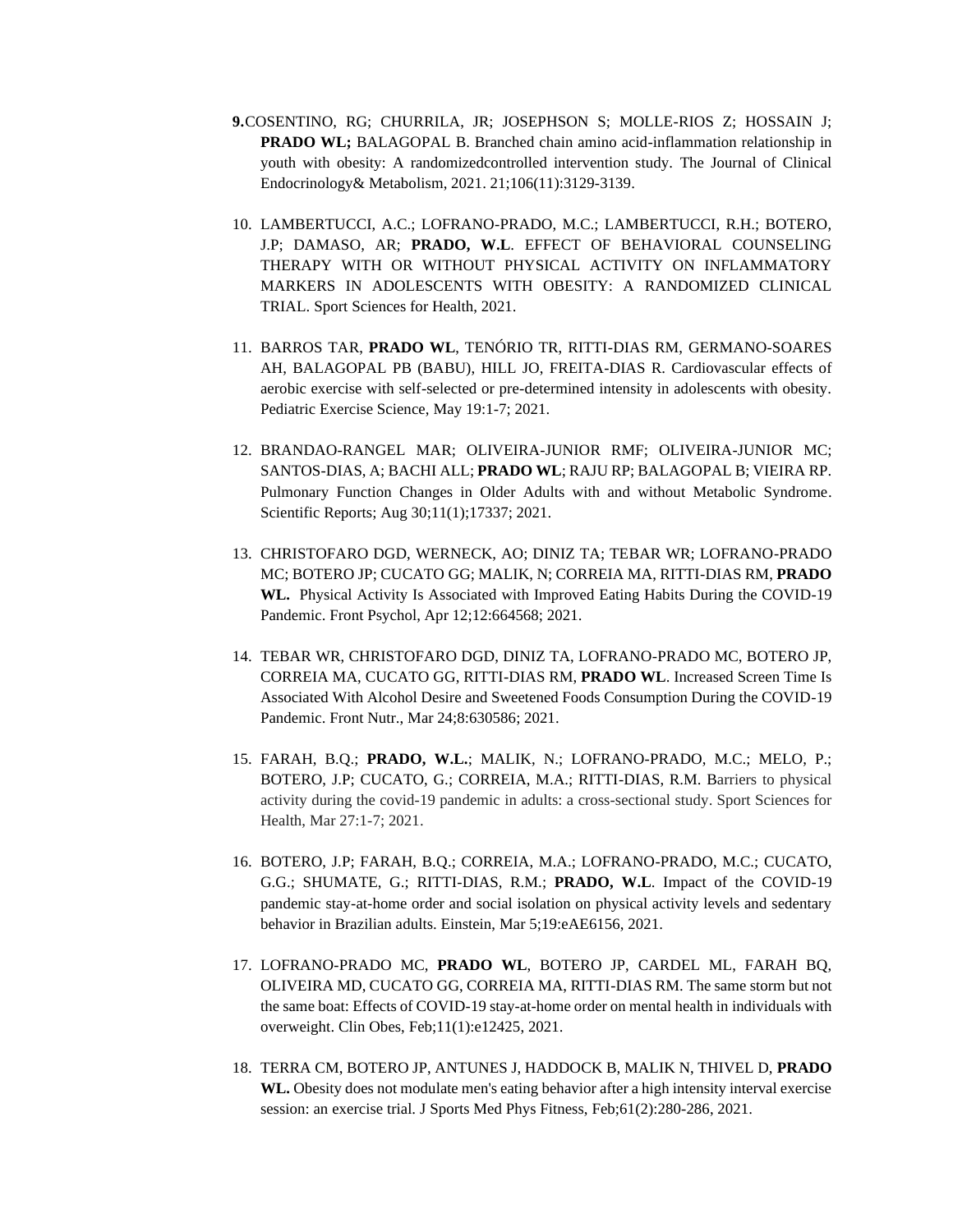- 19. RIGOLIN, L; **PRADO WL.** A new protocol for reopening Soccer Schools in Brazil. Rev Bras Ativ Fís Saúde,25:e0121; 2020.
- 20. DINIZ TA, CHRISTOFARO DGD, TEBAR WR, CUCATO GG, BOTERO JP, CORREIA MA, RITTI-DIAS RM, LOFRANO-PRADO MC, **PRADO WL**. Reduction of Physical Activity Levels During the COVID-19 Pandemic Might Negatively Disturb Sleep Pattern. Front Psychol, Dec 10, 2020.
- 21. MALIK N, TONSTAD S, PAALANI M, DOS SANTOS H, **PRADO WL**. Are long-term FAD diets restricting micronutrient intake? A randomized controlled trial. Food Sci Nutr, Oct 26;8(11):6047-6060, 2020.
- 22. ALMEIDA, J.N; **PRADO, W.L**; TERRA, C.M; OLIVEIRA, M.G; GARCIA, R.A; PINFILDI, C.E; BOTERO, J.P. Effects of photobiomodulation on muscle strength in postmenopausal women submitted to a resistance training program. Lasers Med Sci, 35(2):355- 363, 2020.
- 23. FARAH BQ, CHRISTOFARO DGD, ANDRADE-LIMA A, SARAIVA BTC, BARROS MVG, **PRADO WL**, RITTI-DIAS RN. Association between sedentary recreational time and cardiac autonomic modulation in adolescent boys: cross‑sectional study. Sport Sci Health, Online ahead of print, 2020.
- 24. FIDELIX, Y; LOFRANO-PRADO, M.C; FORTES, L.S; HILL, J.O; CALDWELL, A.E; BOTERO, J.P; **PRADO, W.L.** Aerobic Training Performed at Ventilatory Threshold Improves Psychological Outcomes in Adolescents with Obesity. Journal of Physical Activity & Health, v. 25, p. 1-6, 2019.
- 25. BARROS, TAR; **PRADO, WL**; TENORIO, TRS; FREITAS-DIAS, R. Effects of Selfselected or Predetermined Intensity Aerobic Exercise on the Quality of Life of Adolescents with Obesity. Translational Journal of the ACSM. 4(24):266-271, 2019.
- 26. MORADI, A.; DAMIRCHI, E.S.; NARIMANI, M.; ESMAEILZADEH, S.; DZIEMBOWZKA, I.; AZEVEDO, L.B.; **PRADO, W.L**. Association between Physical and Motor Fitness with Cognition in Children. Medicina, v. 55(7), p. 1-11, 2019.
- 27. MONTEIRO, P. A.; **PRADO, W. L**; DOS SANTOS TENÓRIO, T. R.; TOMAZ, L. M.; ST-PIERRE, D.; LIRA, F. S. Immunometabolic changes in hepatocytes arising from obesity and the practice of physical exercise. Current Pharmaceutical Design, v. 24, p. 1-6, 2018.
- 28. DINIZ, T. A.; ROSSI, F. E.; FORTALEZA, A. C. S.; NEVES, L. M.; CHRISTOFARO, D. G. D.; BUONANI, C.; LIRA, F. S.; CAMPOS, E. Z.; **PRADO, W. L**.; FREITAS JUNIOR, I. Changes in HDL-c concentrations after 16 weeks of combined training in postmenopausal women: characteristics of positive and negative responders. Applied Physiology, Nutrition and Metabolism, v. 43(1), p. 38-44, 2018.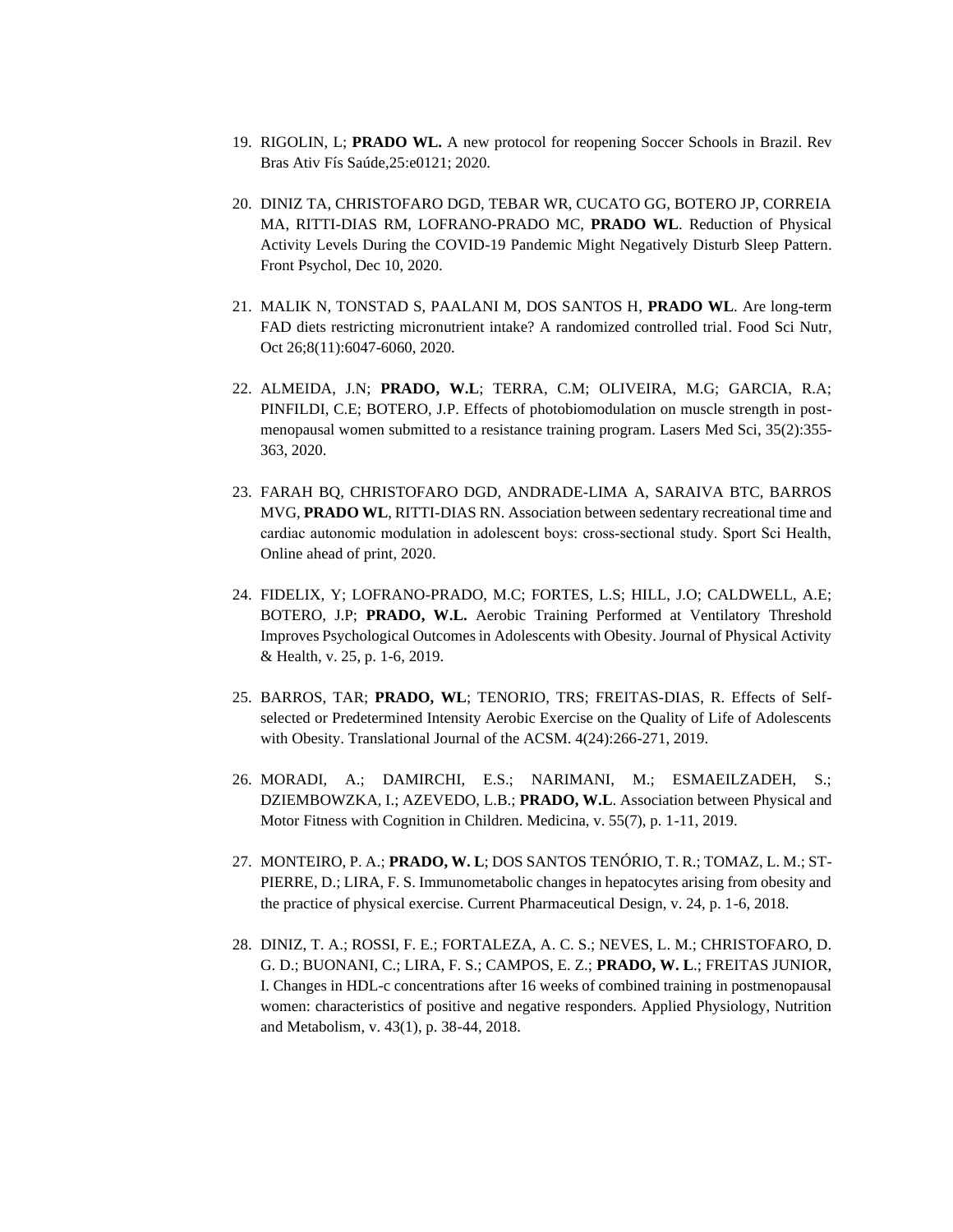- 29. FARAH, B. Q; ANDRADE-LIMA, A; GERMANO-SOARES, A. H; CHRISTOFARO, D. G. D; BARROS, M. V. G; **PRADO, W.L**; RITTI-DIAS, R. M. Physical Activity and Heart Rate Variability in Adolescents with Abdominal Obesity. Pediatric cardiology, v. 39(3), p. 466-472, 2018.
- 30. TENÓRIO, T. R.S.; BALAGOPAL, P. B.; LOFRANO-PRADO, M. C.; ANDERSEN, L. B.; DIAS, R. M. R.; **PRADO, W. L**. Effect of Low vs. High Intensity Exercise Training on Biomarkers of Inflammation and Endothelial Dysfunction in Adolescents with Obesity: A 6- Month Randomized Exercise Intervention Study. Pediatric Exercise Science, v. 30(1), p. 96- 105, 2018.
- 31. SANTANA, C. C. A; HILL, J. O.; AZEVEDO, L. B.; GUNNADORSDOTTIR, T.; **PRADO, W. L**. The association between obesity and academic performance in youth: a systematic review. Obesity Review, Epub ahead of print, 2017.
- 32. PATRIOTA, P. F; FILGUEIRAS, A. R; ALMEIDA, V. B. P; ALEXMOVITZ, G. A. C; SILVA, C. E; CARVALHO, V. F. F; CARVALHO, N; ALBUQUERQUE, M. P; DOMENE, S. M. A; **PRADO, WL**; TORRES, G. E. S; OLIVEIRA, A. P. R; SESSO, R; SAWAYA, A. L. Effectiveness of a 16-month multi-component and environmental schoolbased intervention for recovery of poor income overweight/obese children and adolescents: study protocol of the health multipliers program. BMC PUBLIC HEALTH, v. 17, p. 708- 713, 2017.
- 33. DIAS, R. M. R.; CUCATO, G. G.; **PRADO, W. L.**; CONCEICAO, R.; SANTOS, R.; BITTENCOURT, M. Self-Initiated Changes in Physical Activity Levels Improve Cardiometabolic Profiles: A Longitudinal Follow-Up Study. NMCD. Nutrition Metabolism and Cardiovascular Diseases (Testo Stampato), v. 27(1), p. 48-53, 2017.
- 34. SANTANA, C. C. A.; AZEVEDO, L. B.; CATTUZZO, M. T.; HILL, J. O.; ANDRADE, L. P.; **PRADO, W. L.** Physical fitness and academic performance in youth: A systematic review. Scandinavian Journal of Medicine & Science in Sports, v. 27(6), p. 579-603, 2017.
- 35. SANTANA, C. C. A.; PRADO, E. C.; AZEVEDO, L. B.; GUNNADORSDOTTIR, T.; FARAH, B. Q.; HILL, J. O.; **PRADO, W. L**. Associations Between Cardiorespiratory Fitness and Overweight with Academic Performance in 12-Year Old Brazilian Children. Pediatric Exercise Science, v. 29(2), p. 220-227, 2017.
- 36. ARAÚJO, A. J. S.; SANTOS, A. C. O.; **PRADO, W. L**. Body composition of obese adolescents: association between adiposity indicators and cardiometabolic risk factors. Journal of Human Nutrition and Dietetics (Print), v. 30(2), p. 193-202, 2017.
- **37.** FREITAS, C. R. M.; GUNNADORSDOTTIR, T.; FIDELIX, Y. L.; TENORIO, T. R. S.; LOFRANO-PRADO, M. C.; HILL, J. O.; **PRADO, W. L**. Effects of a psychological intervention on the quality of life of obese adolescents under a multidisciplinary treatment. Journal of Pediatrics (Rio Janeiro), v. 93(2), p. 185-191, 2017.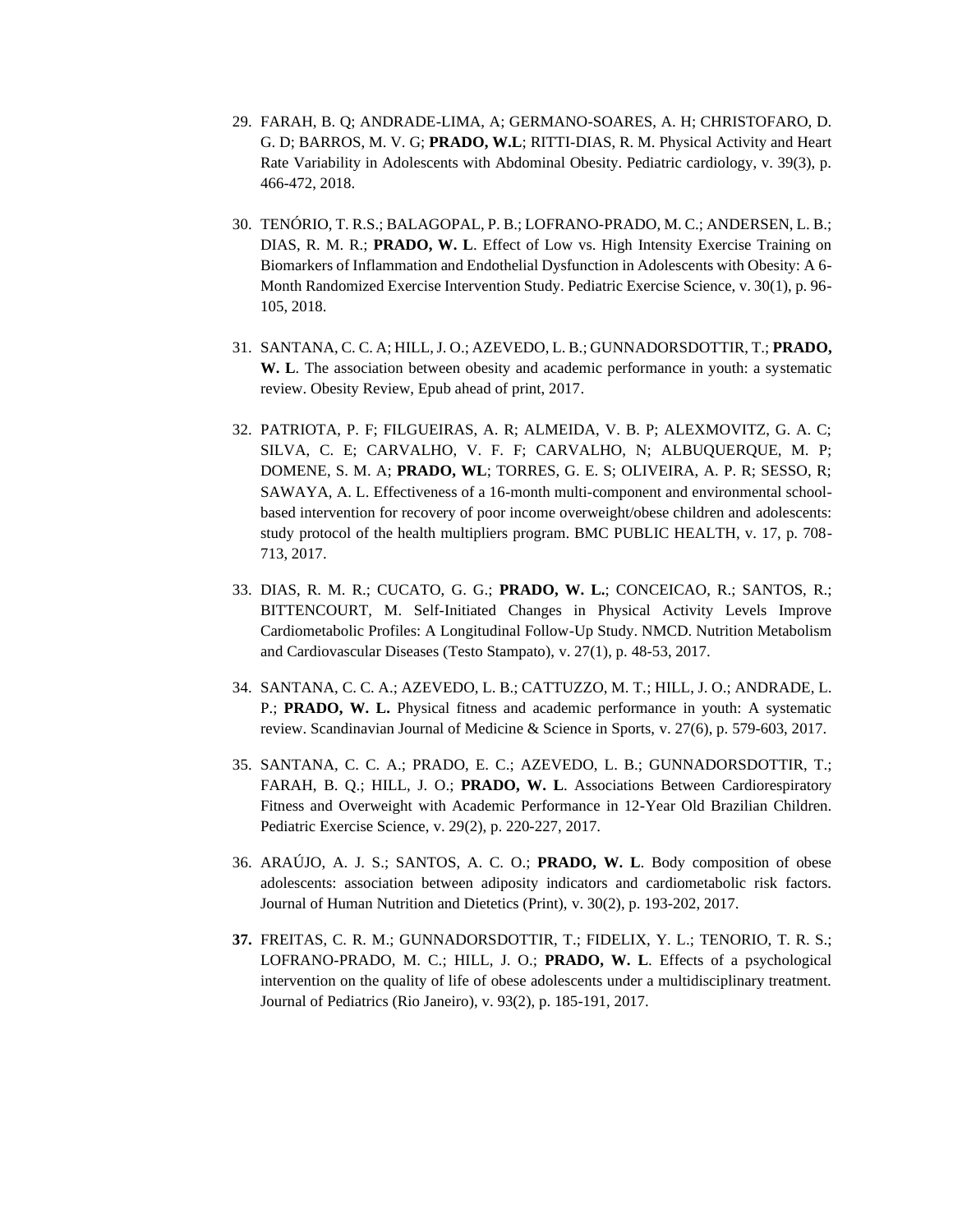- 38. [LIRA, C. T. C.](http://lattes.cnpq.br/8961376558580331) ; [SANTOS, M. A. M.](http://lattes.cnpq.br/1255644458061968) ; [GOMES, P. P.](http://lattes.cnpq.br/6487494061469581) ; [FIDELIX, Y. L.](http://lattes.cnpq.br/4812360526846960) ; SANTOS, A. C. O. ; TENÓRIO, T. R; [LOFRANO-PRADO, M. C.](http://lattes.cnpq.br/2838838432765285) ; **PRADO, WL**. Aerobic training performed at ventilatory threshold improves biomarkers related to non-alcoholic fatty liver disease in adolescents with obesity. NUTRITION AND HEALTH, v. 23(4), p. 281-288, 2017.
- 39. PRAZERES, T. M. P.; ANICETO, R. R.; BARROS, T. A. R.; LIMA, F. F. M.; **PRADO, W. L**. Diferentes métodos de treinamento com pesos alteram o apetite de adultos jovens? Brazilian Journal of Physical Education, v. 27, p. 1-11, 2016.
- 40. SILVA, H. J. G.; ANDERSEN, L. B.; LOFRANO-PRADO, M. C.; BARROS, M. V. G.; FREITAS JUNIOR, I.; HILL, J. O.; **PRADO, W. L**. Improvements on Cardiovascular Diseases Risk Factors in Obese Adolescents: A Randomized Exercise Intervention Study. Journal of Physical Activity & Health, v. 12, p. 553-560, 2015.
- 41. ANICETO, R. R.; DIAS, R. M. R.; FARAH, B. Q.; PRAZERES, T. M. P.; LIMA, F. F. M.; **PRADO, W. L.** Rating of perceived exertion during circuit weight training. Journal of Strength and Conditioning Research, v. 29, p. 3336-3342, 2015.
- 42. SANTANA, C. C. A.; AZEVEDO, L. B.; FERREIRA, L. C. C. N.; NEVES, P. R.; PRADO, E. C.; **PRADO, W. L**. Is the association between unhealthy weight and academic performance influenced by children?s physical activity level?. Revista Brasileira de Atividade Física e Saúde, v. 20, p. 252-262, 2015.
- 43. **PRADO, W. L.**; LOFRANO-PRADO, M. C.; OYAMA, L. M.; ANDRADE, M. L. S. S.; GOMES, P. P.; CARDEL, M.; BALAGOPAL, P. B.; HILL, J. O. Effect of a 12-Week Low vs. High Intensity Aerobic Exercise Training on Appetite-Regulating Hormones in Obese Adolescents: A Randomized Exercise Intervention Study. Pediatric Exercise Science, v. 27, p. 510-517, 2015.
- 44. FIDELIX, Y. L.; LOFRANO-PRADO, M. C.; FARIAS JUNIOR, J. C.; CARDEL, M.; **PRADO, W. L.** Multidisciplinary intervention in obese adolescents: predictors of dropout. Einstein (São Paulo), v. 13, p. 388-394, 2015.
- 45. NEVES, P. R. S.; TENÓRIO, T. R. S.; LINS, T. A.; MUNIZ, M. T. C.; PITHON-CURI, T. C.; BOTERO, J. P.; **PRADO, W. L**. Acute effects of high- and low-intensity exercise bouts on leukocyte counts. Journal of Exercise Science and Fitness, v. 13, p. 24-28, 2015.
- 46. LOFRANO-PRADO, M. C.; **PRADO, W. L.**; BARROS, M. V. G.; TENÓRIO, T. R. S.; SOUZA, S. L. Obstetric complications and mother's age at delivery are predictors of eating disorder symptoms among Health Science college students. Einstein (São Paulo), v. 13, p. 525-529, 2015.
- 47. LOFRANO-PRADO, M. C.; **PRADO, W. L.**; BARROS, M. V. G.; LOPES DE SOUZA, S. Eating disorders and body image dissatisfaction among college students. ConScientiae Saúde (Impresso), v. 14, p. 355-362, 2015.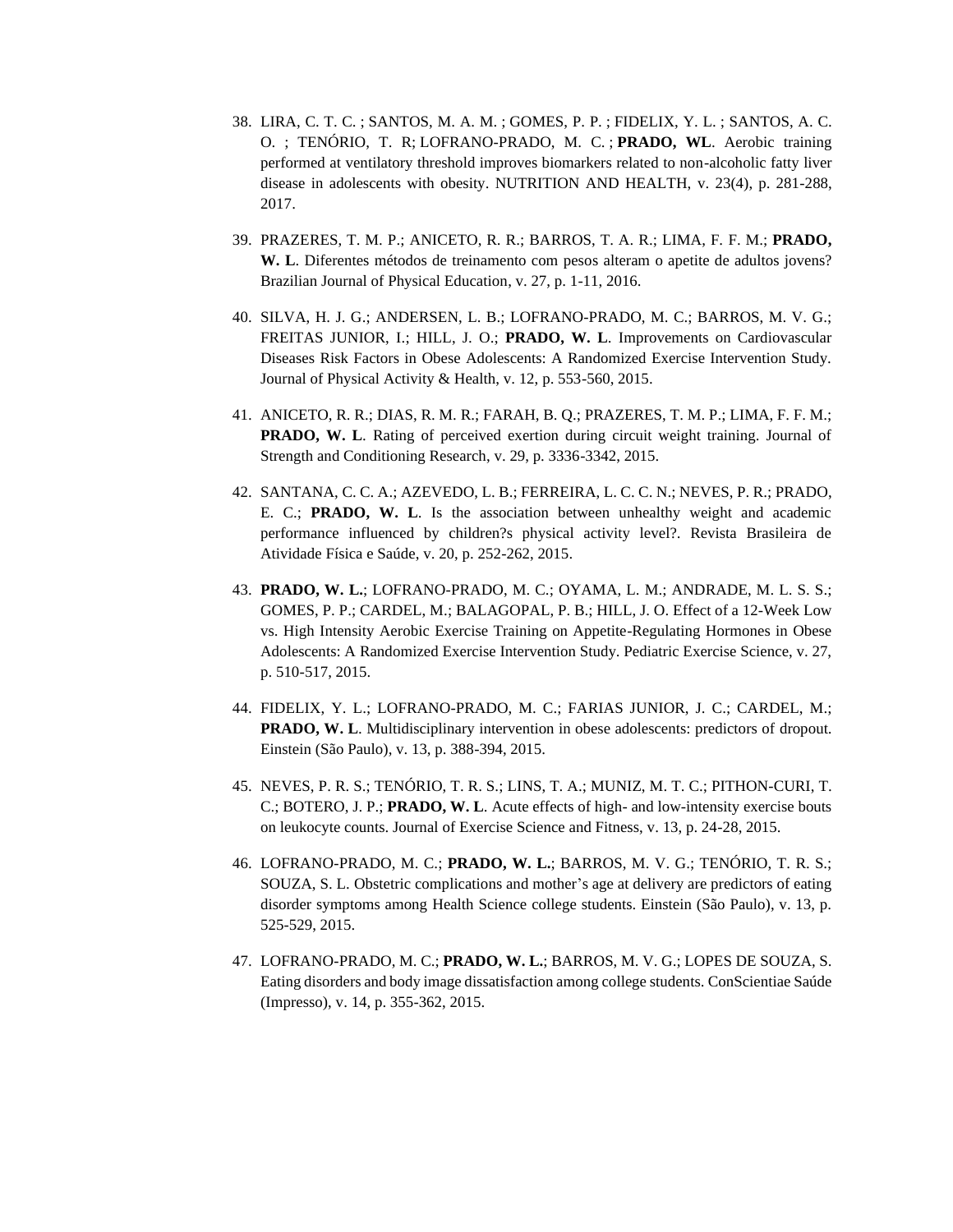- 48. FONSECA, A. P. C.; GOMES, T. A. N.; PEREIRA, P. E. A.; DE AZEVEDO, PAULO H. S. M.; RODRIGUES, M. F. C.; DOMINGOS, M. M.; SATO, Y.; **PRADO, W. L.**; BOTERO, J. P. Efeito agudo da suplementacao de cafeína sobre o desempenho físico durante teste incremental de esforço. Revista Brasileira de Ciência e Movimento, v. 22, p. 51-57, 2014.
- 49. FARAH, B. Q.; RITTI-DIAS, R. M.; BALAGOPAL, P. B.; HILL, J. O.; **PRADO, W. L**. Does exercise intensity affect blood pressure and heart rate in obese adolescents? A 6-month multidisciplinary randomized intervention study. Pediatric Obesity, v. 9, p. 111-120, 2014.
- 50. BOTERO, J. P.; **PRADO, W. L.**; GUERRA, R. L. F.; SPERETTA, G. F. F.; LEITE, R. D.; PRESTES, J.; SANZ, A. V.; LYONS, S.; DE AZEVEDO, P. H. S. M.; BALDISSERA, V.; PEREZ, S. E. A.; DÂMASO, A. R.; DA SILVA, R. G. Does aerobic exercise intensity affect health-related parameters in overweight women? Clinical Physiology and Functional Imaging (Print), v. 34, p. 138-142, 2014.
- 51. NEVES, P. R.; MUNIZ, M. T. C.; TENORIO, T. R. S.; BOTERO, J. P.; OYAMA, L. M.; **PRADO, W. L**. Efeitos de diferentes intensidades de exercício sobre a concentração sérica de interleucinas. Brazilian Journal of Physical Education. v. 28, p. 545-552, 2014.
- 52. **PRADO, W. L.**; BALAGOPAL, P. B.; LOFRANO-PRADO, M. C.; OYAMA, L. M.; TENORIO, T. R. S.; HILL, J. O. Effect of Aerobic Exercise on Hunger Feelings and Satiety Regulating Hormones in Obese Teenage Girls. Pediatric Exercise Science, v. 26, p. 463-469, 2014.
- 53. TENORIO, T. R. S.; FARAH, B. Q.; DIAS, R. M. R.; BOTERO, J. P.; BRITO, D. C.; MOURA, P. M. M. F.; **PRADO, W. L**. Relação entre contagem de leucócitos, adiposidade e aptidão cardiorrespiratória em adolescentes púberes. Einstein (São Paulo), v. 12, p. 420- 424, 2014.
- 54. FERREIRA, L. C. C. N.; SILVA, H. J. G.; LINS, T. A.; **PRADO, W. L**. Relationship between lipid and hematological profiles with adiposity in obese adolescents. Revista Brasileira de Hematologia e Hemoterapia (Impresso), v. 35, p. 163-166, 2013.
- 55. LOFRANO-PRADO, M. C.; HILL, J. O.; SILVA, H. J.G.; FREITAS, C. R. M.; FERREIRA, M. N. L.; **PRADO, W. L**. Reasons and Barriers to Lose Weight: Obese Adolescents? Point of View. British Journal of Medicine and Medical Research, v. 3, p. 474-478, 2013.
- 56. LIMA, A. H. R. A.; FARAH, B. Q.; RODRIGUES, L. C. C.; MIRANDA, A. S.; RODRIGUES, S. L. C.; CORREIA, M. A.; SOBRAL FILHO, D.; FORJAZ, C. L. M.; **PRADO, W. L**; WOLOSKER, N.; DIAS, R. M. R. Low-intensity resistance exercise does not affect cardiac autonomic modulation in patients with peripheral artery disease. Clinics (USP. Impresso), v. 68, p. 632-637, 2013.
- 57. BEZERRA, A. I. L.; KANEGUSUKU, H.; **PRADO, W. L.**; DIAS, R. M. R.; CARDOSO JUNIOR, C. G. Efeito do exercício físico aeróbico e de força no perfil lipídico de seus praticantes: uma revisão sistemática. Revista Brasileira de Atividade Física e Saúde, v. 18, p. 399-411, 2013.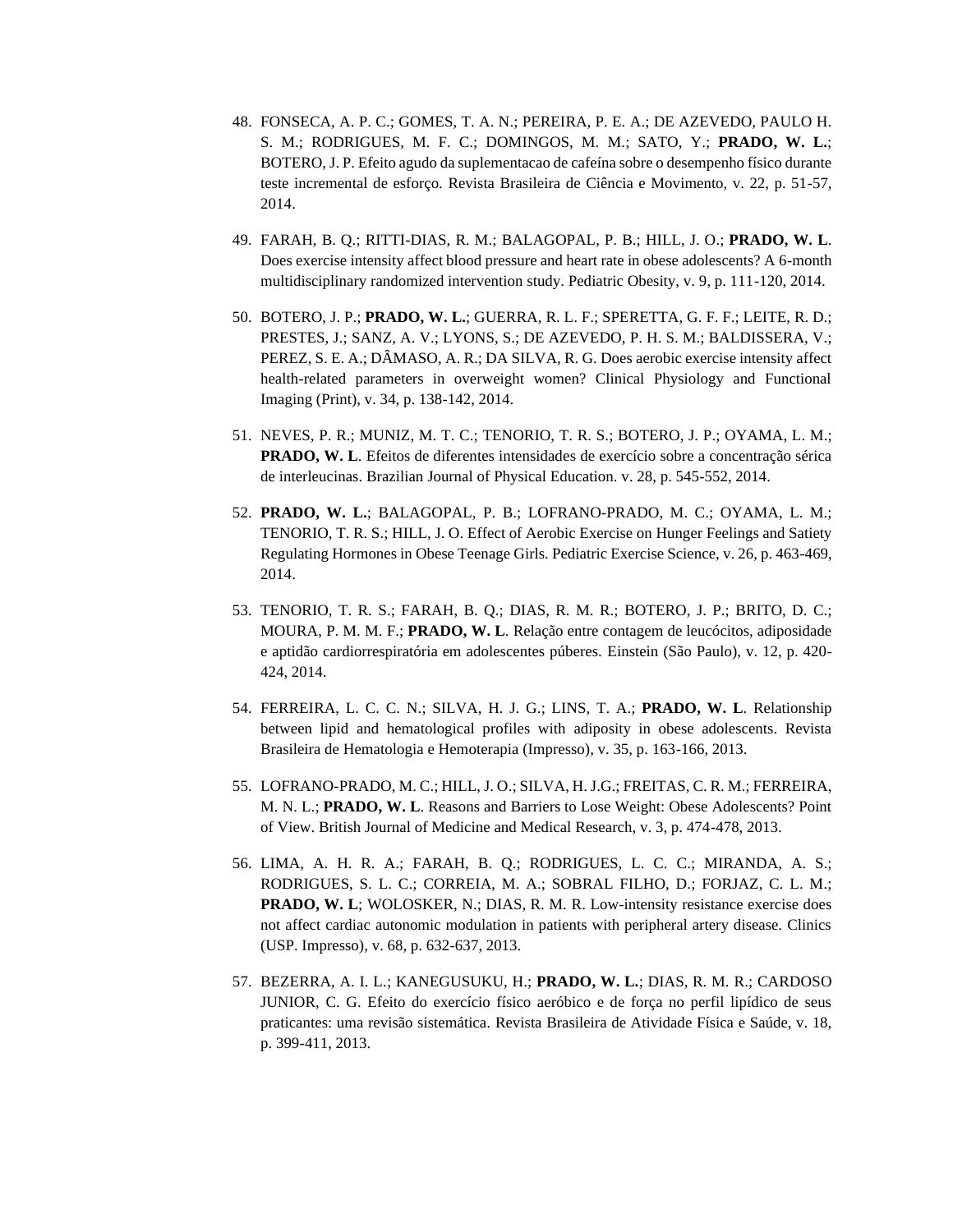- 58. GOMES, P. P.; SILVA, H. J. G.; LIRA, C. T. C.; LOFRANO-PRADO, M. C.; **PRADO, W. L**. Efeitos de diferentes intensidades de treinamento aeróbio sobre a composição corporal em adolescentes obesos. Revista Brasileira de Cineantropometria & Desempenho Humano (Online), v. 15, p. 594-603, 2013.
- 59. MADUREIRA, T. B. S.; FARAH, B. Q.; SANTOS, M. A. M.; BERENGUER, M. F.; LIMA, P. F. M.; **PRADO, W. L.**; DIAS, R. M. R. Alterações induzidas pelo treinamento físico militar sobre a composição corporal de militares adultos jovens. ConScientiae Saúde (Impresso), v. 12, p. 55-61, 2013.
- 60. BOTERO, J. P.; SHIGUEMOTO, G. E.; PRESTES, J.; MARIN, C. T.; **PRADO, W. L.**; PONTES, C. S.; GUERRA, R.L.F.; FERREIA, F. C.; BALDISSERA, V.; PEREZ, S. E. A. Effects of long-term periodized resistance training on body composition, leptin, resistin and muscle strength in elderly post- menopausal women. Journal of Sports Medicine and Physical Fitness (Testo stampato), v. 53, p. 289-294, 2013.
- 61. ANICETO, R. R.; DIAS, R. M. R.; SCOTT, C. B.; LIMA, F. F. M.; PRAZERES, T. M. P.; **PRADO, W. L**. Efeitos agudos de diferentes métodos de treinamento com pesos sobre o gasto energético em homens treinados. Revista Brasileira de Medicina do Esporte (Impresso), v. 13, p. 1-1, 2013.
- 62. SANTANA, C. C. A.; ANDRADE, L. P.; GAMA, V. D.; MOTA, J.; **PRADO, W. L**. Associação entre estado nutricional e aptidão física relacionada à saúde em crianças. Brazilian Journal of Physical Education, v. 24, p. 433-441, 2013.
- 63. ASSUNCAO, W. A. C.; **PRADO, W. L.**; OLIVEIRA, L. M. F. T.; FALCAO, A. P. S. T.; COSTA, M. C.; GUIMARAES, F. J. S. P. Comportamento da gordura abdominal em mulheres com avanço da idade. Brazilian Journal of Physical Education (UEM. Online), v. 24, p. 287-294, 2013.
- 64. FARAH, B. Q.; **PRADO, W. L.**; TENORIO, T. R. S.; DIAS, R. M. R. Relação entre variabilidade da frequência cardíaca e os indicadores de obesidade central e geral em adolescentes obesos normotensos. Einstein (São Paulo), v. 11, p. 285-290, 2013.
- 65. LIRA, C. T. C.; CARDOSO JUNIOR, C. G.; GOMES, P. P.; TENORIO, T. R. S.; LOFRANO-PRADO, M. C.; FERREIRA, M. N. L.; **PRADO, W. L.** Efeitos de diferentes intensidades de treinamento aeróbio sobre a lipemia de adolescentes obesos. Revista Brasileira de Atividade Física e Saúde, v. 18, p. 761-770, 2013.
- 66. FARAH, B. Q.; BERENGUER, M. F.; **PRADO, W. L.;** CARDOSO JUNIOR, C. G.; DIAS, R. M. R. Efeito do exercício físico na pressão arterial de adolescentes com obesidade: revisão sistemática. Revista Paulista de Pediatria (Impresso), v. 30, p. 600-607, 2012.
- 67. LOFRANO-PRADO, M. C.; HILL, J. O.; SILVA, H. J. G.; FREITAS, C. R. F.; LOPES-DE-SOUZA, S.; LINS, T. A.; **PRADO, W. L**. Acute effects of aerobic exercise on mood and hunger feelings in male obese adolescents: a crossover study. The International Journal of Behavioural Nutrition and Physical Activity (Online), v. 9, p. 38, 2012.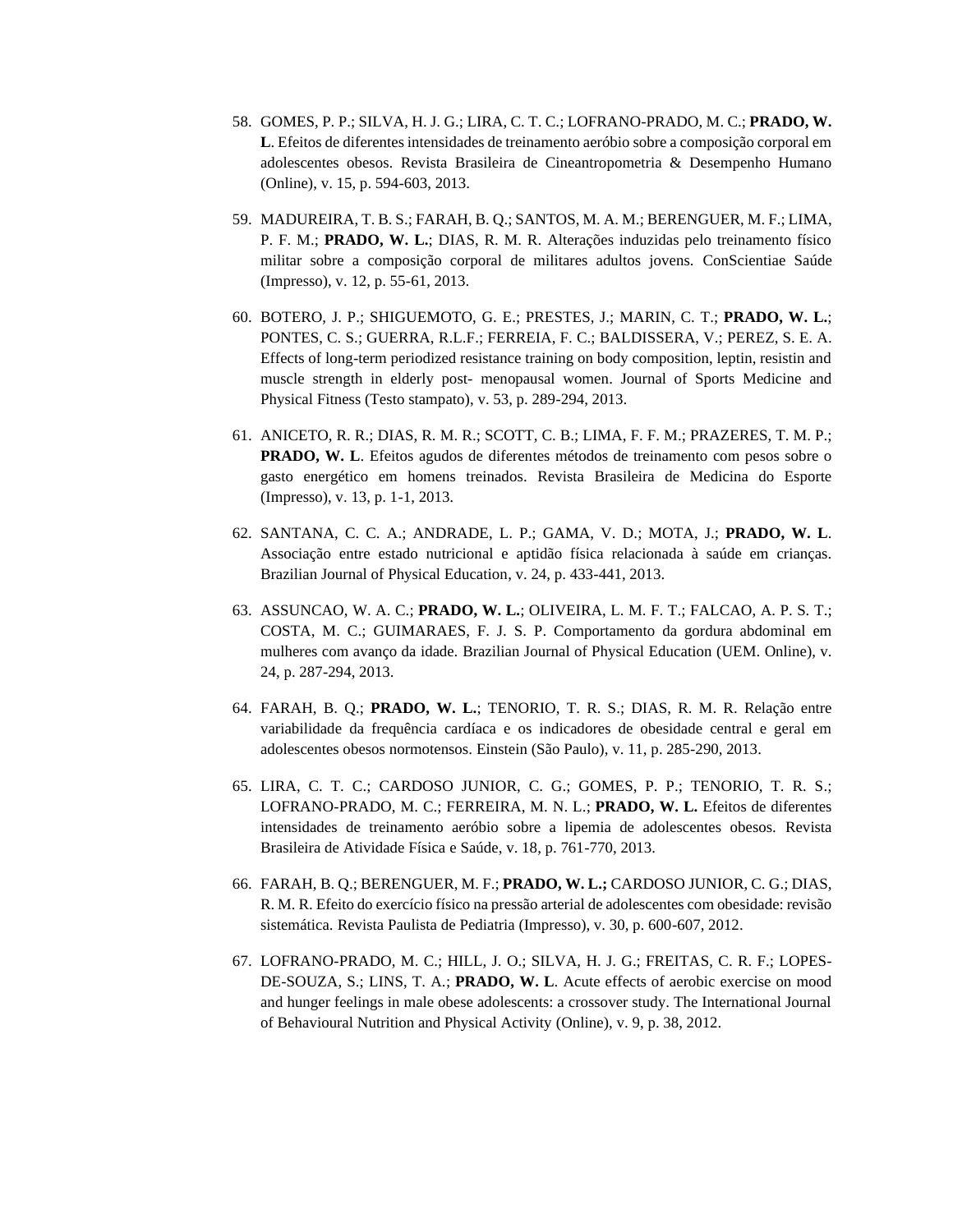- 68. ANDRADE, M. L. S. S.; SILVA, H. J. G.; LOFRANO-PRADO, M. C.; FERREIRA, M. N. L.; LINS, T. A.; COSTI, R. B.; **PRADO, W. L**. Efeitos da intervenção multidisciplinar sobre a ingestão alimentar em adolescentes obesos. ConScientiae Saúde (Impresso), v. 11, p. 289- 295, 2012.
- 69. FREITAS, C. R. F.; LOFRANO-PRADO, M. C.; GOMES, P. P.; ALMEIDA, N.; FERREIRA, M. N.; **PRADO, W. L**. Efeito da intervenção multidisciplinar sobre a insatisfação da imagem corporal em adolescentes obesos. Revista Brasileira de Atividade Física e Saúde, v. 17, p. 449-456, 2012.
- 70. TENÓRIO, T. R. S.; LIRA, C. T.; SILVA, H. G.; LOFRANO-PRADO, M. C.; FERREIRA, M. N.; RODRIGUES, S. C.; **PRADO, W. L**. Efeitos de diferentes intensidades de treinamento físico aeróbio sobre a concentração circulante de leucócitos em adolescentes obesos submetidos a intervenção multidisciplinar. Revista Brasileira de Atividade Física e Saúde, v. 17, p. 414-422, 2012.
- 71. ANDRADE, M. L. S.; SILVA, H. J. G; LOFRANO-PRADO, M. C.; FERREIRA, M.N.; LINS, T. A.; COSTI, R. B.; **PRADO, W. L.** Efeitos da intervenção multidisciplinar sobre a ingestão alimentar em adolescentes obesos. ConScientiae Saúde (Online), v. 11, p. 289-295, 2012.
- 72. LINS, T. A.; NEVES, P. R.; TENORIO, T. R. S.; SILVA, A. D. C.; SANTANA, C. C. A.; **PRADO, W. L**. Efeitos agudos de diferentes intensidades de exercício sobre a ingestão pósexercício. Revista Brasileira de Educação Física e Esporte (Impresso), v. 25, p. 181-188, 2011.
- 73. **PRADO, W. L.**; OYAMA, L. M.; LOFRANO-PRADO, M. C.; de PIANO, A.; STELLA, S. G.; NASCIMENTO, C. M. O.; CARNIER, J.; CARANTI, D. A.; TOCK, L.; TUFIK, S.; de MELLO, M. T.; DÂMASO, A. R. Alterations in Downstream Mediators Involved in Central Control of Eating Behavior in Obese Adolescents Submitted to a Multidisciplinary Therapy. Journal of Adolescent Health, v. 49, p. 300-305, 2011.
- 74. LOFRANO-PRADO, M. C.; **PRADO, W. L**.; de PIANO, A.; TOCK, L.; CARANTI, D. A.; NASCIMENTO, C. M. O.; OYAMA, L. M.; TUFIK, S.; de MELLO, M. T.; DÂMASO, A. R. Eating disorders in adolescents: Correlations between symptoms and central control of eating behavior. Eating Behaviors, v. 12, p. 78-82, 2011.
- 75. LOFRANO-PRADO, M. C.; **PRADO, W. L.;** de PIANO, A.; DÂMASO, A. R. Obesidade e Transtornos Alimentares: A Coexistência de Comportamentos Alimentares Extremos em Adolescentes. ConScientiae Saúde (Impresso), v. 10, p. 579-585, 2011.
- 76. LINS, T. A.; NEVES, P. R.; COSTA, M. C.; **PRADO, W. L.** Efeitos de diferentes intensidades de exercício sobre o gasto energético e a sensação de fome em jovens. Revista Brasileira de Cineantropometria & Desempenho Humano, v. 12, p. 359-366, 2010.
- 77. RODRIGUES, L. C. C.; MIRANDA, A. S.; RODRIGUES, S. L. C.; **PRADO, W. L.;** DIAS, R. M. R. Métodos de treinamento físico em indivíduos com claudicação intermitente: uma revisão sistemática. Revista Brasileira de Atividade Física e Saúde, v. 15, p. 120-125, 2010.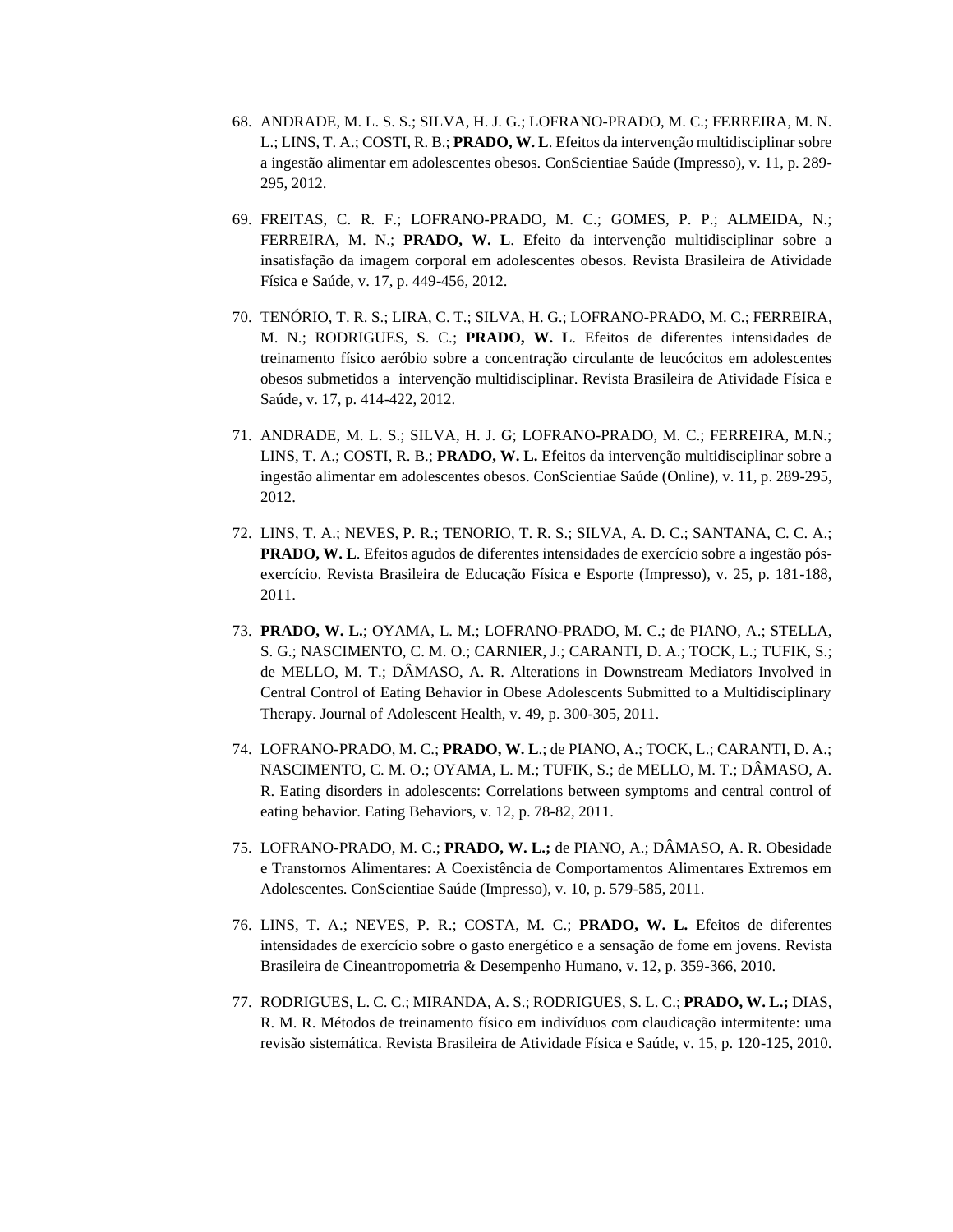- 78. PAIXAO, L. A.; DIAS, R. M. R.; **PRADO, W. L.** Estilo de vida e estado nutricional de universitários ingressantes em cursos da área de saúde do Recife/PE. Revista Brasileira de Atividade Física e Saúde, v. 15, p. 145-150, 2010.
- 79. BARROS, M. V. G.; SANTOS, A. C.; FREITAS, C. M. S. M.; CAMINHA, I. O.; SOUZA JUNIOR, M. B. M.; CATTUZZO, M. T.; SILVA, P. N. G.; DIAS, R. M. R.; **PRADO, W. L.** Programa Associado de Pós-Graduação em Educação Física UPE/UFPB. Revista Brasileira de Atividade Física e Saúde, v. 15, p. 176-179, 2010.
- 80. **PRADO, W. L**.; LOFRANO, M. C.; OYAMA, L. M.; DÂMASO, A. R. Obesidade e adipocinas inflamatórias: implicações práticas para a prescrição de exercício. Revista Brasileira de Medicina do Esporte, v. 15, p. 378-383, 2009.
- 81. **PRADO, W. L.;** Siegfried, A.; DÂMASO, A. R.; CARNIER, J.; de PIANO, A.; SIEGFRIED, W. Effects of long-term multidisciplinary inpatient therapy on body composition of severely obese adolescents. Journal of Pediatric (Rio de Janeiro), v. 85, p. 243-248, 2009.
- 82. **PRADO, W. L**.; de PIANO, A.; LAZARETTI-CASTRO, M.; de MELLO, M. T.; STELLA, S. G.; TUFIK, S.; NASCIMENTO, C. M. O.; OYAMA, L. M.; LOFRANO, M. C.; TOCK, L.; CARANTI, D. A.; DÂMASO, A. R. Relationship between bone mineral density, leptin and insulin concentration in Brazilian obese adolescents. Journal of Bone and Mineral Metabolism, v. 27(5), p. 613-619, 2009.
- 83. LOFRANO, M. C.; ANTUNES, H. K.; **PRADO, W. L.;** de PIANO, A.; CARANTI, D. A.; TOCK, L.; CARNIER, J.; TUFIK, S.; de MELLO, M. T.; DÂMASO, A. R. Quality of life in Brazilian obese adolescents: effects of a long-term multidisciplinary lifestyle therapy. Health and Quality of Life Outcomes, v. 7, p. 61, 2009.
- 84. DÂMASO, A. R.; **PRADO, W. L.;** de PIANO, A.; TOCK, L.; CARANTI, D. A.; LOFRANO, M. C.; CARNEIRO, J. H.; TUFIK, S.; de MELLO, M. T. Relationship between nonalcoholic fatty liver disease prevalence and visceral fat in obese adolescents. Digestive and Liver Disease, v. 40, p. 132-139, 2008.
- 85. CARNIER, J.; LOFRANO, M. C.; LOFRANO, M. C.; **PRADO, W. L.;** CARANTI, D. A.; de PIANO, A.; TOCK, L.; NASCIMENTO, C. M. O.; OYAMA, L. M.; de MELLO, M. T.; TUFIK, S.; DÂMASO, A. R. Hormonal Alteration in Obese Adolescents with Eating Disorder: Effects of Multidisciplinary Therapy. Hormone Research, v. 70, p. 79-84, 2008.
- 86. FOSCHINI, D.; SANTOS, R. V. T.; **PRADO, W. L.;** de PIANO, A.; LOFRANO, M. C.; MARTINEZ, A.C.; CARNIER, J.; CARANTI, D. A.; TOCK, L.; de MELLO, M. T.; TUFIK, S.; DÂMASO, A. R. Platelet and leptin in obese adolescents. Journal of Pediatrics (Rio de Janeiro), v. 84, p. 516-521, 2008.
- 87. de PIANO, A.; **PRADO, W. L**.; CARANTI, D. A.; SIQUEIRA, K. O.; STELLA, S. G.; LOFRANO, M. C.; TOCK, L.; CRISTOFALO, D.J.M.; LEDERMAN, H. M.; TUFIK, S.; de MELLO, M. T.; DÂMASO, A. R. Metabolic and Nutritional Profile of Obese Adolescents with Nonalcoholic Fatty Liver Disease. Journal of Pediatric Gastroenterology and Nutrition, v. 44, p. 446-452, 2007.